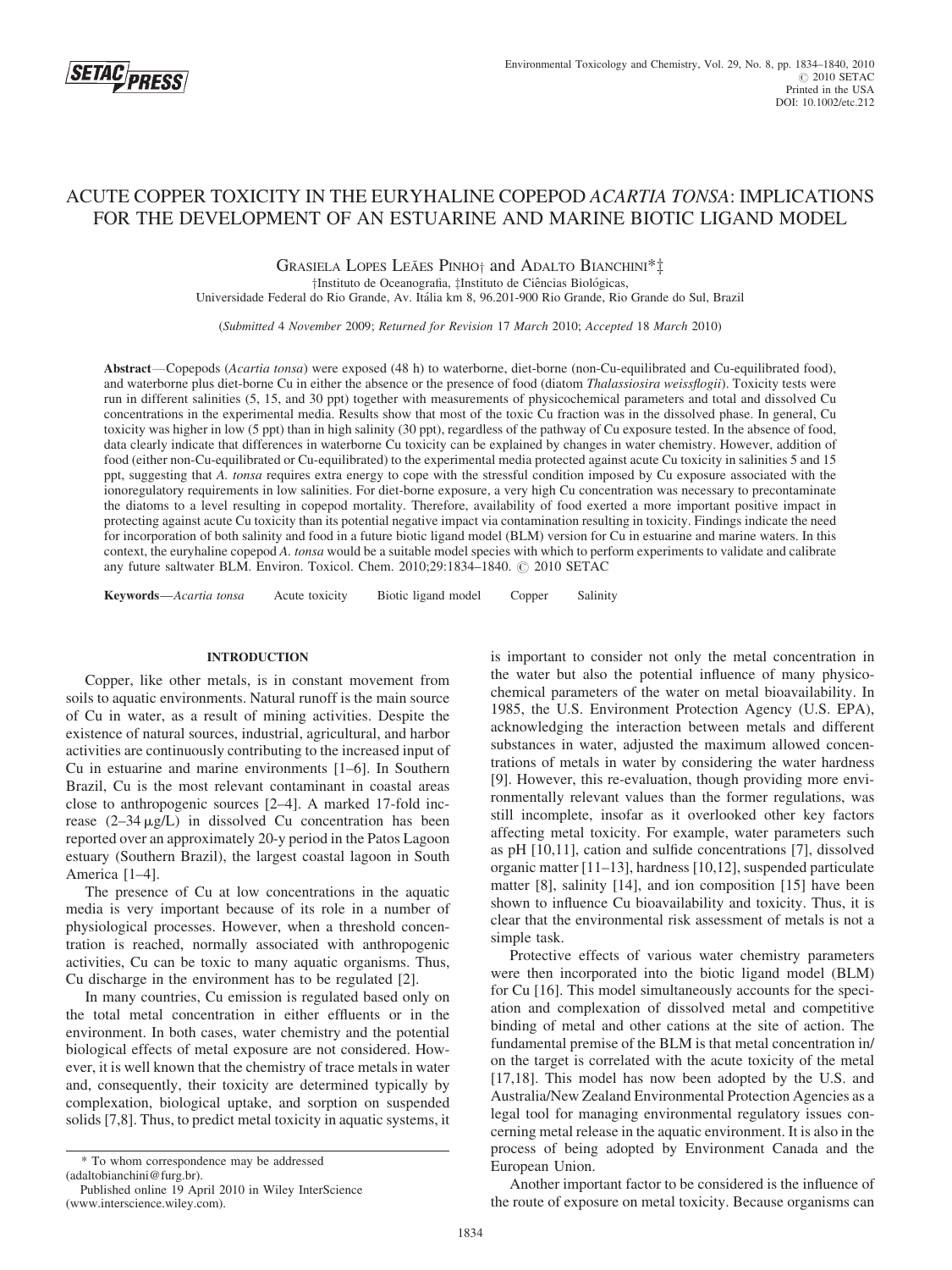be exposed to contaminants both directly (dissolved metal in the water) and indirectly (trophic transfer), toxicological testing has to address the importance of the different routes of exposure. For example, food can influence metal toxicity, not only by altering water chemistry but also by altering the amount of metal accumulated. Furthermore, it has been previously demonstrated that nutrition can have an influence on the response of field populations of calanoid copepods to Cu exposure [19]. More recently, it has been determined that metal contamination via food, including Cu, has toxic effects on copepods [20–22].

Therefore, it is clear that water chemistry and the presence of food in the experimental medium could alter Cu toxicity to aquatic animals. Unfortunately, most of the information and knowledge on Cu toxicity in invertebrates reported so far is available only for freshwater environments after acute exposure, a situation that normally does not involve the presence of food in water.

Based on this background, the main goal of the present study was to determine the effects of both salinity and the pathway of exposure on acute Cu toxicity in a copepod species in a wide range of salinities. Copepods are considered sensitive indicators of metal toxicity [21], being employed in toxicological studies both in the laboratory [19] and in the field [23]. The species selected to conduct the present investigation was the euryhaline copepod Acartia tonsa, because it is an euryhaline species tolerating a wide range of salinities [24,25]. Furthermore, it is cosmopolitan and a key species in the food web of estuaries and coastal waters [26].

#### MATERIALS AND METHODS

#### Copepods culture and acclimation

Copepods were cultivated according to the method described by Bersano [27]. The original lot of copepods (Acartia tonsa) was obtained from a permanent intensive culture at the University Aquaculture Marine Station (Rio Grande, RS, Southern Brazil). Copepods cultivated at salinity 30 ppt were transferred to our laboratory and kept in 10-L plastic buckets containing water and acclimated, for at least one week, to the desired experimental salinity (5, 15, or 30 ppt). Water at different salinities was prepared by mixing filtered  $(1-\mu m$  mesh) seawater collected at the Cassino Beach (Rio Grande, RS, Southern Brazil) with distilled water. Seawater used in the present study was previously analyzed and considered free of major contaminants, such as metals and organics (pesticides and hydrocarbons), being used for many years in the aquaculture facilities of the Federal University of Rio Grande (Rio Grande, Rio Grande do Sul, Brazil). Copepods were fed daily with a mixed algal diet composed of the diatoms *Thalassiosira weissflogii*  $(2 \times 10^4$ cells/ml) and *Isochrysis galbana* ( $1 \times 10^4$  cells/ml). Media were gently aerated and completely renewed every week. Room temperature was fixed at  $20^{\circ}$ C.

## Acute toxicity tests

Toxicity tests (48-h median effective concentration value [EC50]) were performed using adult copepods. Prior to experiments, adult male and female copepods (total length  $0.80 \pm$ 0.09 mm, dry wt  $9.0 \pm 1.7 \mu g$ ) were randomly collected from the culture using a  $300$ - $\mu$ m mesh net. Standard static-renewal procedures, as used for daphnid tests [28], were used for copepods, together with direct measurements of dissolved oxygen, pH, ion concentration (Na<sup>+</sup>, Cl<sup>-</sup>, K<sup>+</sup>, SO<sub>4</sub><sup>2</sup>-, Mg<sup>2+</sup>, and  $Ca^{2+}$ ), alkalinity, dissolved organic carbon, and total and

dissolved  $(0.45 \cdot \mu m$  mesh filter) Cu concentrations in the experimental media.

For waterborne exposure, Cu as  $CuCl<sub>2</sub>$  (Merck) was added to water at the desired concentration from stock solutions (0.2, 2.0, or 20 g Cu/L) prepared with MilliQ<sup>®</sup> water acidified with 1%  $HNO<sub>3</sub>$  (Suprapur<sup>®</sup>; Merck). For waterborne exposure in the presence of non-Cu-equilibrated food, Cu was added to the water as described above for waterborne exposure. However, non-Cu-equilibrated food (T. weissflogii) was added to the experimental medium at a final concentration of  $2 \times 10^4$ cells/ml. This concentration was selected based on the fact that saturation in A. tonsa egg production was observed under this feeding condition, indicating a maximum long-term physiological performance of copepods at this algae concentration [29]. Food was added to the experimental media 3 h prior to copepod introduction. Food was prepared by growing algae (T. weissflogii) for 3 d in f/2 medium. This is a common and widely used, general, enriched seawater medium designed for growing coastal marine algae, especially diatoms. The concentration of the original formulation, f medium, was reduced by half [30]. Growing media was prepared with filtered  $(1-\mu m$  mesh) and autoclaved saltwater at the desired experimental salinity (5, 15, or 30 ppt). After growth, log-phase cells were counted and added to the experimental medium to achieve the desired final algae cells concentrations  $(2 \times 10^4 \text{ cells/ml})$ .

For waterborne plus diet-borne exposure, Cu was added to the experimental medium as described above for waterborne exposure. However, Cu-equilibrated food was added to the experimental medium at a final concentration of  $2 \times 10^4$ cells/ml. Food was added to the experimental media 3 h prior to copepod introduction. Copper-equilibrated food was prepared as previously described. It was shown that algae  $(T. *weissflogii*)$ were saturated with Cu after 24 h of exposure under similar experimental conditions [31]. Therefore, T. weissflogii was exposed for 24 h to Cu dissolved in saltwater at the desired experimental salinity. Copper concentrations used were the same as those employed for the copepod exposure to waterborne Cu. After 24 h of exposure, Cu-equilibrated algae cells were collected and added to fresh solutions of the experimental media, which were prepared as for the algal cells contamination. The final concentration of algal cells in the experimental media was  $2 \times 10^4$  cells/ml.

For the dietborne exposure, Cu-equilibrated cells were prepared as described above and centrifuged  $(10,000 g)$ . The supernatant was discarded, and the pellet of algae cells obtained was resuspended in freshly prepared saltwater at the desired experimental salinity (5, 15, or 30 ppt), and added  $(2 \times 10^4)$ cells/ml final concentration) to the saltwater used for copepods exposure, without Cu addition. Measurements of Cu (total and dissolved) concentration in the experimental medium showed no significant metal leaching from the algae into the waterborne phase (data not shown).

For each salinity and different pathway of exposure, control tests were also run under the same experimental conditions as described above. However, no Cu or Cu-equilibrated food was added to the experimental media.

All experimental media were prepared 3 h prior to copepod introduction. All experiments were performed in duplicate using 50-ml glass flasks properly sealed, containing 50 ml experimental medium and 10 organisms in each. Flasks were maintained in an incubator and under constant rotation (2 rpm) to ensure food suspension and medium homogeneity. Temperature and photoperiod in the incubator were fixed at  $20^{\circ}$ C and 16:8 h light:dark, respectively. Every 24 h, surviving copepods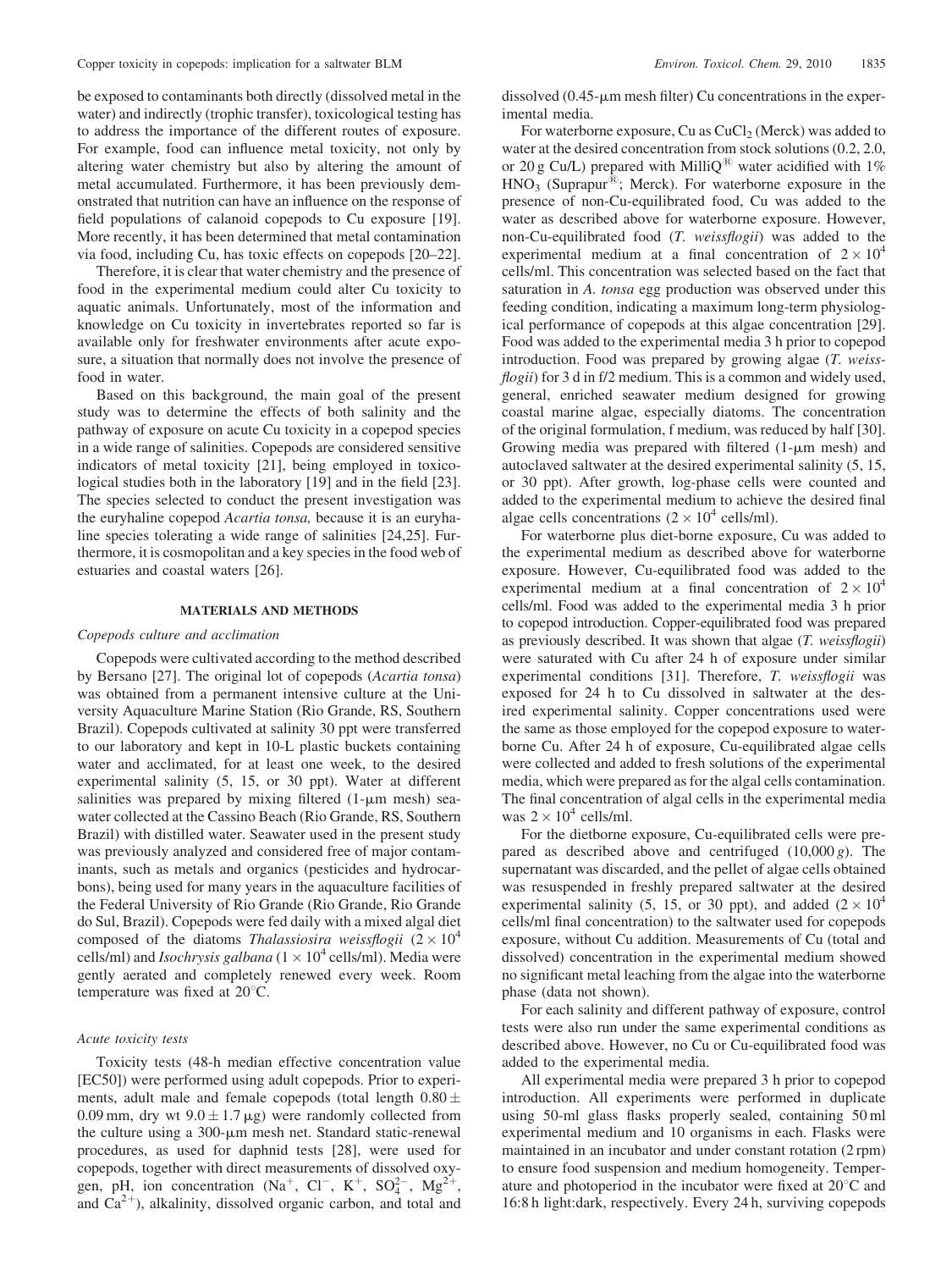were counted and transferred using plastic pipettes to a new set of test solutions prepared 3 h before copepod introduction, as described above.

All materials used in the experiments had previously been acid washed in  $1\%$  HNO<sub>3</sub> (Merck) and rinsed thoroughly with distilled water before their use.

## Water chemistry

At the start and after 24 h of exposure, nonfiltered and filtered  $(0.45 \text{-} \mu \text{m} \text{ mesh})$  samples  $(10 \text{ ml})$  from the different experimental media were collected for Cu concentration measurements and water chemistry analyses, as described below. Those employed for Cu concentration measurements were immediately acidified  $(1\% \text{ HNO}_3)$ .

Total and dissolved Cu concentrations in the experimental media were measured by atomic absorption spectrophotometry (AAS 932 Avanta-Plus; GBC), as previously described [31]. A Cu standard solution (Standard Reference Material $^{(8)}$  3114) from the National Institute of Standards and Technology (Gaithersburg, MD, USA) was used to check the accuracy of measurements. The detection limit of the measurement was 10  $\mu$ g /L. Na<sup>+</sup>, K<sup>+</sup>, and  $Ca<sup>2+</sup>$  concentrations were measured by flame photometry (Micronal).  $Mg^{2+}$  and Cl<sup>-</sup> concentrations were measured by spectrophometric methods using commercial reagent kits (Doles). Absorbance readings (490 nm) were made using a microplate reader (Bio-Tek Elx-800). Water pH and dissolved oxygen were measured using a pH meter (Digimed DM 20) and an oximeter (Digimed DMO-2), respectively. Sulfate concentration in the experimental media was measured by using the spectrophometric method described by Tabatabai [32]. Water alkalinity was determined according to the method described by the American Public Health Association [33]. Dissolved organic carbon was measured in filtered water samples using a total organic carbon analyzer  $(V<sub>CPN</sub>$  series; Shimadzu).

## Statistical analysis

Water chemistry data were expressed as mean  $\pm$  standard deviation and were analyzed by one-way analysis of variance to detect possible differences between treatments. The significance level adopted was 95%.

Accumulated mortality data after 48 h of test were used to calculate the 48-h EC50 values, and their corresponding 95% confidence intervals were calculated by using Probit analysis. The EC50 values were calculated based on total and dissolved Cu concentrations as well as on the concentration and activity of the major Cu species. Copper speciation was performed with the physicochemical parameters and the dissolved Cu concentration measured in the absence of food (waterborne exposure) in

Visual MINTEQ software version 2.61 (KTH, Department of Land and Water, Resources Engineering, Stockholm, Sweden). It is important to note that modeling results presented are tentative, insofar as modeled speciation is strongly dependent on the quality of the speciation model used. In this context, Visual MINTEQ is a Windows version of MINTEQA2 version 4.0, which was released by the U.S. EPA in 1999. MINTEQA2 is a chemical equilibrium model for the calculation of metal speciation, solubility equilibriums, etc., for natural waters. It is probably the most widespread model used for these purposes today, and it is renowned for its stability. In all cases, the EC50 values were considered different when the 95% confidence intervals did not overlap.

## **RESULTS**

Water chemistry data for the different experimental media are shown in Table 1. Because no significant differences were observed between data in the absence and the presence of food in the water, only one mean value for each parameter was calculated in each salinity tested. For all parameters analyzed, the mean values significantly were augmented with increasing salinity (Table 1).

The overall mean concentration of total Cu among all the toxicity tests performed represented  $87.8 \pm 13.7\%$  of the nominal concentrations of Cu added to the experimental media. In all experimental media, virtually all Cu in the water was present in the dissolved form, representing from 92.4 to 114.0% of the total measured Cu.

In all control treatments, copepod mortality was equal to or lower than 10% over the 48-h period of testing. In Cu-exposed copepods, acute Cu toxicity was salinity dependent, the highest toxicity being observed at the lowest salinity tested (5 ppt) in almost all treatments.

In the absence of food (waterborne exposure), the 48-h EC50 values calculated based on total Cu concentrations were 2.7 and 3.3-fold lower in salinity 5 than 15 and 30 ppt, respectively (Fig. 1A). Based on dissolved Cu concentrations, they were 2.1 and 2.7-fold lower in salinity 5 than 15 and 30 ppt, respectively (Fig. 1B). In all salinities, the most abundant Cu species were CuCO<sub>3</sub> and the free ion  $(Cu^{2+})$ , followed by CuOH<sup>+</sup>. At salinity 30 ppt, an important amount of  $Cu(CO<sub>3</sub>)<sub>2</sub><sup>2</sup>$  was also observed (Fig. 2). In general, the 48-h EC50 values based on the free Cu (and Cu activity), CuOH<sup>+</sup>, and Cu(OH)<sub>2</sub> concentrations did not show marked changes at the different experimental salinities. However, toxicity values based on CuCO<sub>3</sub>, and Cu(CO<sub>3</sub>)<sup>2</sup><sup>-</sup> concentrations significantly increased with increasing salinities (Fig. 2).

Table 1. Water chemistry for the different experimental media employed to perform experiments with the copepod Acartia tonsa<sup>a</sup>

| Parameter                         | Salinity (ppt)      |                    |                    |
|-----------------------------------|---------------------|--------------------|--------------------|
|                                   |                     | 15                 | 30                 |
| pH                                | $7.25 \pm 0.05$ A   | $7.28 \pm 0.03$ A  | $7.72 \pm 0.03B$   |
| Dissolved oxygen (mmol $O_2/L$ )  | $0.26 \pm 0.002$ A  | $0.25 \pm 0.001$ A | $0.19 \pm 0.002B$  |
| $Na^+$ (mmol/L)                   | $70.5 \pm 1.3$ A    | $240.0 + 11.2B$    | $462.0 \pm 4.5C$   |
| $Cl^{-}$ (mmol/L)                 | $88.4 \pm 1.0$ A    | $296.0 \pm 13.8B$  | $512.3 \pm 15.6C$  |
| $K^+$ (mmol/L)                    | $1.37 \pm 0.07$ A   | $4.04 + 0.15B$     | $8.60 + 0.72C$     |
| $Ca^{2+}$ (mmol/L)                | $1.73 \pm 0.00A$    | $4.65 \pm 0.31B$   | $8.50 \pm 0.58$ C  |
| $Mg^{2+}$ (mmol/L)                | $5.80 \pm 0.02$ A   | $22.4 \pm 0.70B$   | $39.16 \pm 3.17C$  |
| $SO42-$ (mmol/L)                  | $1.11 \pm 0.04$ A   | $4.40 \pm 0.08B$   | $7.68 \pm 0.09C$   |
| Alkalinity (mmol $CaCO3/L$ )      | $0.38 \pm 0.002$ A  | $1.06 \pm 0.003B$  | $2.41 \pm 0.002C$  |
| Dissolved organic carbon (mg C/L) | $0.129 \pm 0.068$ A | $0.736 \pm 0.113B$ | $1.172 \pm 0.098C$ |

<sup>a</sup> Different letters represent significant different mean values within salinities for each parameter.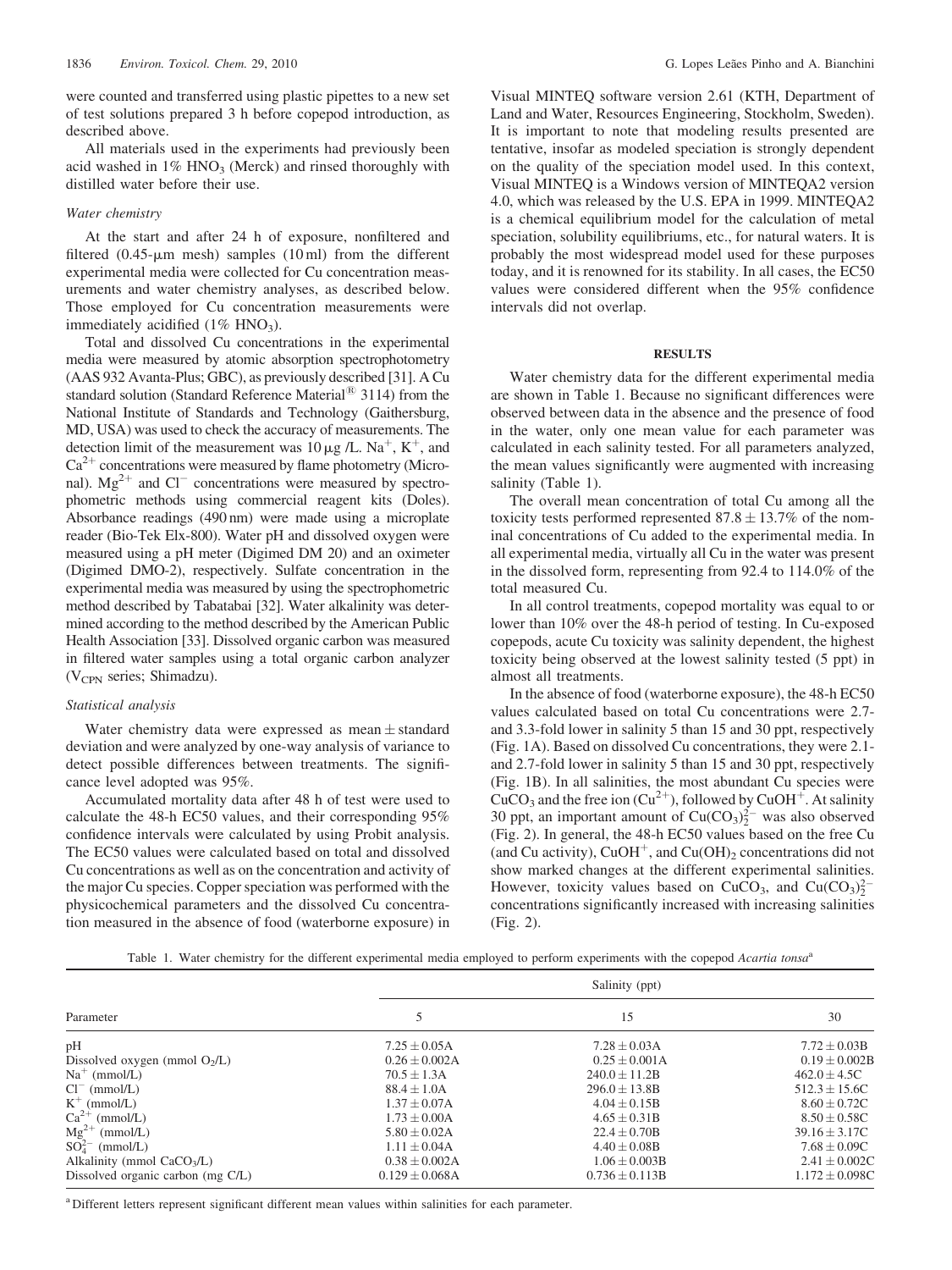

Fig. 1. Acute copper toxicity in the euryhaline copepod Acartia tonsa in a wide range of salinities. Four different pathways of Cu exposure were tested: waterborne Cu (Cu added to the water without food; solid circles), waterborne plus food (Cu and non-Cu-equilibrated food added to the water; open circles), waterborne plus diet-borne (Cu and Cu-equilibrated food added to the water; solid squares), and diet-borne (Cu-equilibrated food added to clean water; open squares). Data are expressed as 48-h median effective concentration values (EC50) and their corresponding 95% confidence intervals. Values were calculated based on total (A) and dissolved (B) Cu concentrations. Different lowercase letters indicate different 48-h EC50 values between treatments for the same salinity. Different capital letters indicate different 48 h EC50 values between salinities for the same treatment.

In the presence of non-Cu-equilibrated food in the water (waterborne plus food), the influence of salinity on acute Cu toxicity was less marked, and a different pattern was observed when 48-h EC50 values were calculated using total and dissolved Cu concentrations. Based on total Cu concentrations, the 48-h EC50 value was 1.4-fold lower in salinity 5 than 15 ppt (Fig. 1A). However, no significant difference was observed when the 48-h EC50 values were calculated based on dissolved Cu concentrations. Based on total Cu concentrations, no significant difference was observed between the 48-h EC50 values in salinities 5 and 30 ppt, but the acute Cu toxicity was 1.6-fold lower in salinity 15 ppt (Fig. 1A). When dissolved Cu concentrations were considered, acute Cu toxicity was 1.8-fold lower in salinities 5 and 15 than 30 ppt (Fig. 1B).

When Cu-equilibrated food was added to the contaminated water (waterborne plus diet-borne exposure), 48-h EC50 values calculated based on total measured Cu concentrations were 1.9 and 1.6-fold lower in salinity 5 than 15 and 30 ppt, respectively (Fig. 1A). Based on total dissolved Cu concentration concentrations, acute Cu toxicity was 1.4-fold lower in salinity 5 than



Fig. 2. Acute toxicity of different copper species in the euryhaline copepod Acartia tonsa in the absence of food in a wide range of salinities. Free Cu (solid circles), free Cu activity (open circles),  $CuOH<sup>+</sup>$  (solid squares),  $Cu(OH)_2$  (open squares),  $CuCO_3$  (solid triangles), and  $Cu(CO_3)_2^{2-}$  (open triangles). Copper speciation was performed based on the 48-h median effective concentration values (EC50) and their corresponding 95% confidence intervals calculated based on dissolved Cu concentrations in the absence of food (waterborne Cu exposure). Data are expressed as 48-h EC50 values and their corresponding 95% confidence intervals. Different lowercase letters indicate different 48-h EC50 values between treatments for the same salinity. Different capital letters indicate different 48-h EC50 values between salinities for the same treatment.

15 ppt. However, no significant difference was observed between the 48-h EC50 values at salinities 5 and 30 ppt (Fig. 1B).

In the experiments in which copepods were exposed to Cu only via food (diet-borne exposure), the 48-h EC50 value calculated based on total Cu concentrations was 1.4-fold lower in salinity 5 than 30 ppt. No significant difference was observed between the 48-h EC50 values in salinities 5 and 15 ppt (Fig. 1A). Based on dissolved Cu concentrations, they were 1.2- and 1.4-fold lower in salinity 5 than 15 and 30 ppt, respectively (Fig. 1B).

The 48-h EC50 values were significantly higher in the presence of food (non-Cu-equilibrated or Cu-equilibrated) than in the absence of food in the water in salinities 5 and 15 ppt. However, food did not significantly alter the acute waterborne Cu toxicity in salinity 30 ppt (Fig. 1A,B).

# DISCUSSION

In the present study, the influence of salinity and route of exposure on acute Cu toxicity was analyzed in the euryhaline copepod A. tonsa acclimated to different salinities (5, 15, and 30 ppt) together with measurements of water chemistry and Cu concentrations in the experimental media. Toxicity data (48-h EC50 values) clearly show a protective effect of salinity against the acute Cu toxicity both in the absence and in the presence of food. This protective effect is very marked in the range of salinities from 5 to 15 ppt, being less important in the range of salinities from 15 to 30 ppt. A protective effect of salinity against the acute Cu toxicity was previously reported in the literature for several euryhaline crustacean species, including A. tonsa. However, those studies were always performed in the absence of food [31,34]. Considering a possible future extension of the BLM for Cu to estuarine and marine conditions, our results combined with those reported in the literature for other euryhaline crustacean species (isopods and crabs) under similar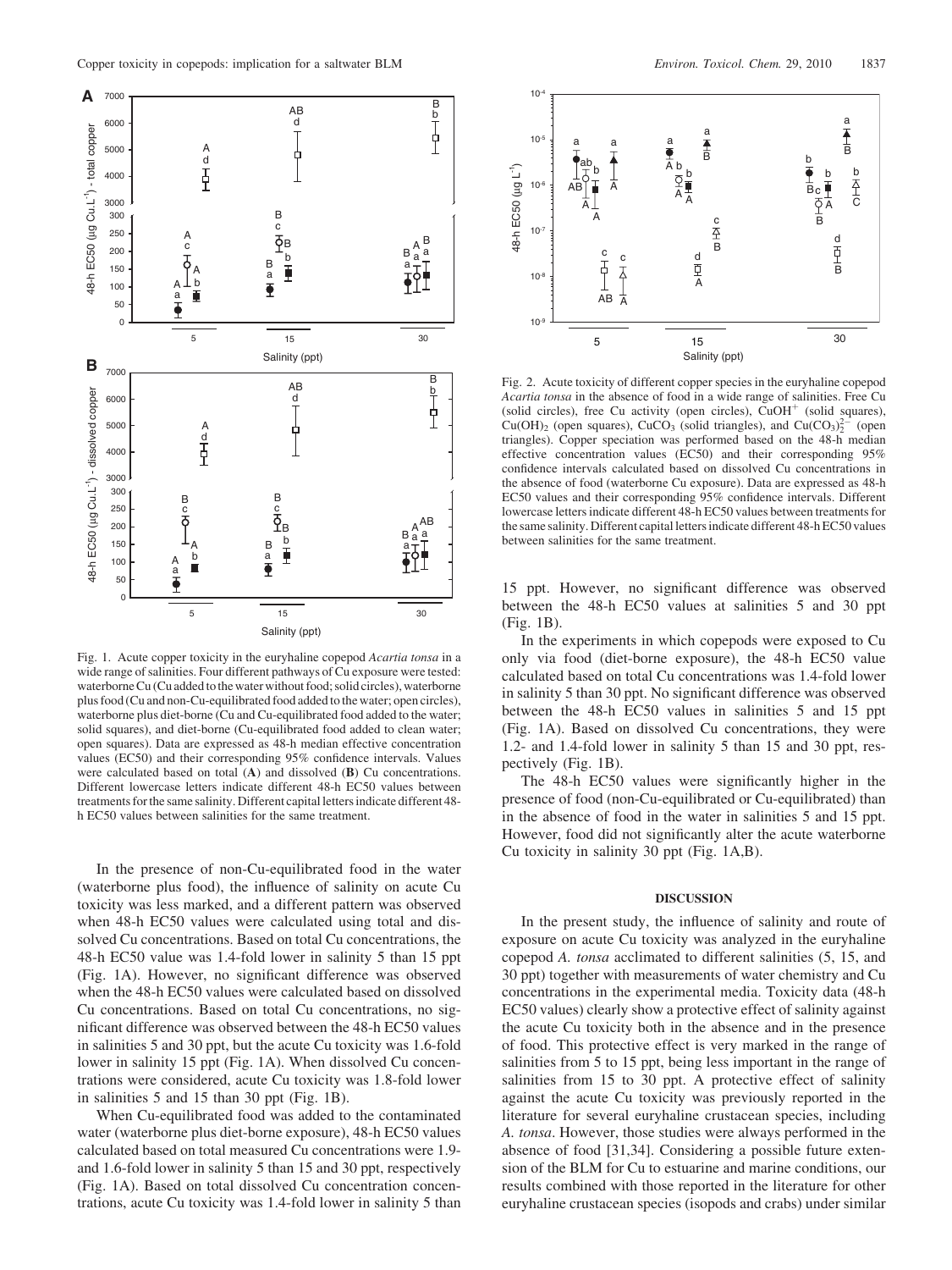experimental conditions [34] clearly indicate that the copepod A. tonsa would be much more suitable to validate and calibrate an ''estuarine and marine BLM.'' This statement is based on the fact that copepods were much more sensitive to acute waterborne Cu exposure than isopods and crabs. Despite the fact that they are less sensitive to Cu than other organisms in seawater, such as developing embryos of blue mussels [35], they have great advantages for development of a saltwater BLM because they are truly euryhaline.

The protective effect of salinity against the acute Cu toxicity can be explained by considering the water chemistry of the experimental media employed for waterborne Cu exposure. For example, Cu complexation with dissolved organic matter and inorganic ions (anions) is augmented as salinity increases because of an increasing higher dissolved organic carbon and ion concentration. In this situation, less unbound Cu is available, decreasing its accumulation and consequent toxicity [36]. Furthermore, the cationic competition from Na<sup>+</sup>, Ca<sup>2+</sup>, Mg<sup>2+</sup>, K<sup>+</sup>, and  $Sr^{2+}$  for Cu<sup>2+</sup> binding sites is stronger in saltwater than in freshwater, thus reducing the toxic effect of Cu on the biotic ligand. In summary, the salinity-dependent pattern of the acute waterborne Cu toxicity observed in the present study and reported in the literature for other crustacean species can be attributable to changes in water chemistry according to the environmental salinity. This idea is strongly supported by the fact that the 48-h EC50 values calculated based on the most toxic Cu species (the free ion) and its activity did not show marked changes over a wide range of salinities (5–30 ppt).

In addition to the salinity effect on Cu speciation and availability salinity can also affect the physiology of invertebrates through the demands of ionic regulation. Some aquatic invertebrates (e.g., estuarine invertebrates) respond mechanistically to salinity changes (i.e., osmoregulation) in such a way that their physiological responses interact with changes in free metal ion availabilities to control trace metal uptake rates [36]. Depending on the osmoregulatory physiology of the species, water and ions (including metals) are exchanged between the organism and the external medium at various rates in relation to the environmental salinity. An example of the possible control of trace metal uptake during osmoregulation has been demonstrated in the hyperbenthic mysid Neomysis integer. In this species, Cd toxicity was reduced at the salinity corresponding to the isosmotic point [37]. The authors concluded that reduced ionic exchange associated with osmoregulation led to a decreased uptake of metal from solution, suggesting that metal uptake may be mediated by normal cation transport mechanisms.

For the copepod A. tonsa, there is some evidence that metal uptake may indeed be mediated by osmoregulatory mechanisms. This hypothesis is based on the facts that the isosmotic point of this copepod is about salinity 36 ppt (3.2% of NaCl) [20] and that Cu uptake is reduced at salinity 36 ppt in this species [36]. In accordance with these findings, the lowest acute waterborne Cu toxicity was observed in salinity 30 ppt in the present study, the highest salinity tested and the nearest to the isosmotic point of the species.

In addition to the salinity protection against acute Cu toxicity discussed above, data reported in the present study indicate that the presence of food markedly decreased the acute Cu toxicity in low salinities (5 and 15 ppt). This protective effect at lower salinities was observed in the two treatments in which algae cells were added to the water as non-Cu-equilibrated food and Cu-equilibrated food. However, the protective effect was more effective when non-Cu-equilibrated food was added to the water. These findings suggest that the protection against

acute waterborne Cu toxicity by food could be associated with water chemistry changes, with algae cells acting as a biotic ligand taking Cu from the medium, thus reducing the amount of metal available for copepods. However, no significant changes in water chemistry were observed among the various routes of Cu exposure employed in the present study for each salinity. Furthermore, a study reporting the effects of chronic dietary Cu exposure on growth and reproduction of the freshwater invertebrate Daphnia magna [38] demonstrated that both pathways (waterborne and waterborne plus diet-borne) of metal exposure were toxic to reproduction in the highest Cu concentration tested. However, with Cu concentrations below the highest one tested in that study, diet-borne and waterborne plus dietborne exposures were actually beneficial to reproduction in D. magna, whereas only waterborne Cu did not present this favorable effect. Except in the highest Cu concentration tested, dietary Cu clearly resulted in an increased Cu uptake, but without toxic effects. Therefore, other aspects must be involved in the protective role of food against the acute waterborne Cu toxicity. Some physiological aspects are considered and discussed below.

An important physiological aspect directly associated with the stress susceptibility in aquatic invertebrates is the nourishment condition of the affected animals. For instance, it has been shown that copepods are more tolerant to salinity variations, especially in low salinities, when fed than when starved [26]. We have reported that A. tonsa show higher rates of food (algae cells) consumption in low salinities than in seawater [31]. Also, the metabolism of A. tonsa has been reported to be higher in low salinities than in seawater [39]. Finally, it has been shown that A. tonsa is a hyperosmoregulator in low salinities but an osmoconformer in seawater [24,25]. Taken together, these findings clearly indicate that A. tonsa requires extra ions and energy in low salinities to counteract actively the ion losses from the animal to the diluted media at energy expenses. In this case, the presence of food in the experimental medium would be providing the extra ions and energy required by copepods to cope with the stressful condition imposed by the osmotic gradient and the acute waterborne Cu exposure in low salinities. In fact, we have demonstrated that the continuous presence of food in the water effectively blocks the ionic disturbance induced by waterborne Cu in A. tonsa exposed in high salinities (15 and 30 ppt) and reduces the Cu effect in low salinity (5 ppt) [31]. Furthermore, we have demonstrated that the continuous presence of food in the water also completely blocks the chronic inhibitory effect of Cu on A. *tonsa* reproduction (Pinho et al., unpublished data). The fact that food markedly protected against the waterborne Cu toxicity in low salinity (5 ppt) and did not alter this toxicity in seawater (salinity 30 ppt) in the present study is also in complete agreement with the findings discussed above.

For marine herbivores, including the copepod A. tonsa, it has been demonstrated that Cu can be accumulated from both waterborne and diet-borne exposure. Thus, it would be expected that simultaneous Cu accumulation from both dissolved phase and food would increase the whole-body Cu accumulation and consequently the acute Cu toxicity in the copepod A. tonsa. However, an opposite response was observed, insofar as acute Cu toxicity was lower in the presence than in the absence of Cuequilibrated food at low salinities (5 and 15 ppt). Furthermore, no significant changes were observed at the highest salinity (30 ppt). This lack of increased toxicity in the presence of food could be related to the differential metal distribution in internal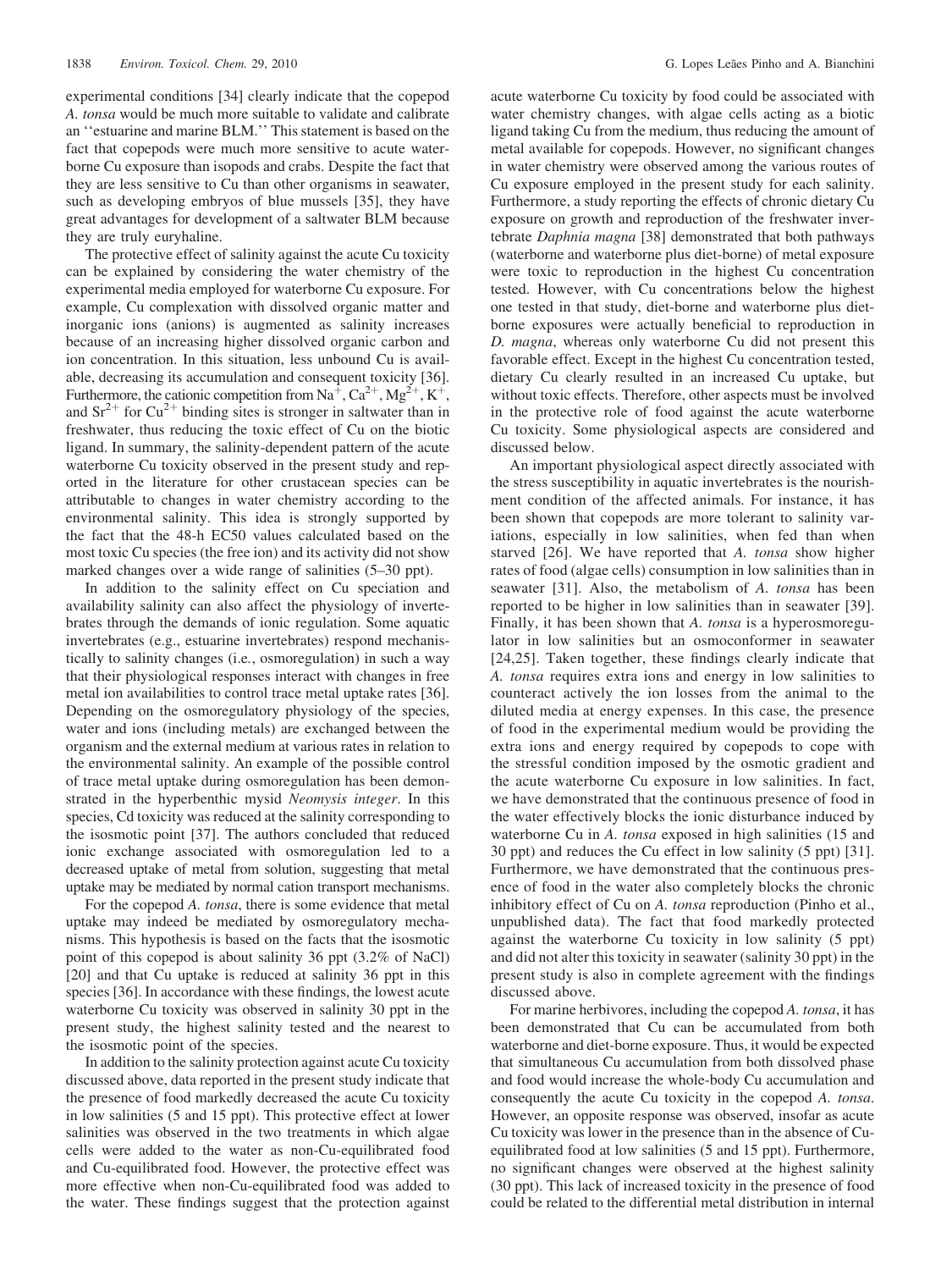organs after exposure via different pathways, resulting in different degrees of toxicity [40]. Thus, if more Cu is accumulated after the waterborne plus diet-borne Cu exposure, this metal is either binding on molecules associated with metal detoxification (e.g., metallothioneins, glutathione, etc.) or on sites not directly related to acute Cu toxicity. Finally, the extremely high Cu concentrations needed to contaminate food with a Cu level high enough to induce toxicity in A. tonsa after diet-borne exposure clearly indicate that food is acting much more as a protective factor against the acute Cu toxicity than as a vector of Cu contamination and toxicity in A. tonsa. In this context, the protective influence of food could be incorporated in a future saltwater BLM version considering the amount of energy and/or carbon in the natural food source needed for the tested species to achieve a maximum physiological performance (osmoregulation, growth, and reproduction) at different ambient salinities. For example, the concentration of  $20 \times 10^3$  algae cells  $\cdot$  ml<sup>-1</sup>  $(\sim 500 \text{ mg C} \cdot \text{L}^{-1})$  corresponded to the amount of energy/carbon needed for copepods A. tonsa to cope with osmotic stress, to block acute and chronic disturbances induced by waterborne Cu, and to achieve maximum egg production and hatching [29,31], as discussed above.

In conclusion, we report in this paper, for the first time, data on acute Cu toxicity resulting from different methods of metal exposure in a euryhaline invertebrate in a wide range of salinities. Data obtained strongly indicate that water chemistry (salinity) has an important protective role against the acute waterborne Cu toxicity in the euryhaline copepod A. tonsa. Moreover, we show that food is a protective factor against the acute waterborne Cu toxicity rather than an important vector of Cu contamination and toxicity in A. tonsa.

The findings described in the present paper will be valuable for a better understanding of the relationship among salinity, food, and Cu speciation, bioaccumulation, and toxicity in euryhaline invertebrates. Thus, they will be useful for the extension of a future version of the Cu BLM for estuarine and marine conditions, and the consequent generation of BLM-derived water quality criteria for Cu to be applied in estuarine and marine waters. Our data strongly suggest that the euryhaline copepod A. tonsa would be a suitable species with which to validate and calibrate this future BLM version.

Acknowledgement—This study was financially supported by the International Copper Association (USA) and the Conselho Nacional de Desenvolvimento Científico e Tecnológico (CNPq, Brazil) under the scope of the Instituto Nacional de Ciência e Tecnologia de Toxicologia Aquática (CNPq, Brazil). A. Bianchini is a research fellow from the Brazilian CNPq (Proc. 300906/2006-4).

#### **REFERENCES**

- 1. Seeliger U, Knak RB. 1982. Estuarine metal monitoring in southern Brazil. Mar Pollut Bull 13:253–254.
- 2. Baumgarten MGZ, Niencheski LFH. 1998. Avaliação da Qualidade Hidroquímica da Área Portuária da Cidade do Rio Grande (RS) Documentos Técnicos—Oceanografia, Vol 9. Editora da FURG, Rio Grande, RS, Brazil
- 3. Niencheski LF, Baumgarten MGZ. 2000. Distribution of particulate trace metal in the southern part of the Patos Lagoon estuary. Aquat Ecosyst Health Manag 3:515–520.
- 4. Niencheski LFH, Baraj B, Windom HL, França RG. 2006. Natural background assessment and its anthropogenic contamination of Cd, Pb, Cu, Cr, Zn, Al and Fe in the sediments of the Southern area of Patos Lagoon. J Coast Res 39SI:1040–1043.
- 5. vanGeenA,LuomaSN.1999.Theimpactofhumanactivitiesonsediments of San Francisco Bay, California: An overview. Mar Chem 64:1–6.
- 6. Morillo J, Usero J, Gracia I. 2005. Biomonitoring of trace metals in a mine-polluted estuarine system (Spain). Chemosphere 58:1421–143.
- 7. Bianchini A, Bowles KC. 2002. Metal sulfides in oxygenated aquatic systems: Implications for the biotic ligand model. Comp Biochem Physiol C 133:51–64.
- 8. Ma H, Kim SD, Allen HE, Cha DK. 2002. Effect of copper binding by suspended particulate matter on toxicity.Environ Toxicol Chem 21:710– 714.
- 9. U.S. Environmental Protection Agency. 1985. Ambient water quality criteria for copper— 1984. EPA/440/5- 84-031. Office of Water Regulations and Standards, Washington, DC.
- 10. Pagenkopf GK. 1983. Gill surface interaction model for trace-metal toxicity to fishes: Role of complexation, pH, and water hardness. Environ Sci Technol 17:342–347.
- 11. Welsh PG, Skidmore JF, Spry DJ, Dixon DG, Hodson PV, Hutchinson NJ, Hickie BE. 1993. Effects of pH and dissolved organic carbon on the toxicity of copper to larval fathead minnow (Pimephales promelas) in natural waters of low alkalinity. Can J Fish Aquat Sci 50:1356–1362.
- 12. Erickson RJ, Benoit DA, Mattson VR, Nelson HP Jr, Leonard EN. 1996. The effects of water chemistry on the toxicity of copper to fathead minnows. Environ Toxicol Chem 15:181–193.
- 13. Brown VM, Shaw TL, Shurben DG. 1974. Aspects of water quality and the toxicity of copper to rainbow trout. Water Res 8:797–803.
- 14. Lores EM, Pennock JR. 1998. The effect of salinity on binding of Cd, Cr, Cu and Zn to dissolved organic matter. Chemosphere 37:861– 874.
- 15. Gensemer RW, Naddy RB, Stubblefield WA, Hockett R, Santore RC, Paquin P. 2002. Evaluating the role of the ion composition on the toxicity of copper to Ceriodaphnia dubia in very hard waters. Comp Biochem Physiol C 133:87–97.
- 16. Santore RC, Di Toro DM, Paquin PR, Allen HE, Meyer JS. 2001. Biotic ligand model of the acute toxicity of metals. 2. Application to acute copper toxicity in freshwater fish and Daphnia. Environ Toxicol Chem 20:2397–2402.
- 17. MacRae RK, Smith DE, Swoboda-Colberg N, Meyer JS, Bergman HL. 1999. Copper binding affinity of rainbow trout (Oncorhynchus mykiss) and brook trout (Salvelinus fontinalis) gills. Environ Toxicol Chem 18:1180–1189.
- 18. DiToro DM, Allen HE, Bergman HL, Meyer JS, Paquin P, Santore RS. 2001. Biotic ligand model of the acute toxicity of metals. 1. Technical basis. Environ Toxicol Chem 20:2383–2396.
- 19. Sosnowski SL, Germond DJ, Gentile JH. 1979. The effect of nutrition on the response of field populations of the calanoid Acartia tonsa to copper. Water Res 13:449–452.
- 20. Hook SE, Fisher NS. 2001. Reproductive toxicity of metals in calanoid copepods. Mar Biol 138:1131–1140.
- 21. Hook SE, Fisher NS. 2002. Relating the reproductive toxicity of five ingested metals in calanoid copepods with sulfur affinity. Mar Environ Res 53:161–174.
- 22. Bielmyer GK, Grossel M, Brix KV. 2006. Toxicity of silver, zinc, copper, and nickel to the copepod Acartia tonsa exposed via a phytoplankton diet. Environ Sci Technol 40:2063–2068.
- 23. Bianchi F, Acri F, Bernardi A, Berton A, Boldrin A, Cammati E, Cassin D, Comaschi A. 2003. Can plankton communities be considered as bioindicators of water quality in the Lagoon of Venice? Mar Pollut Bull 46:964–971.
- 24. Lance J. 1965. Respiration and osmotic behaviour of the copepod Acartia tonsa in diluted sea water. Comp Biochem Physiol 14:155– 165.
- 25. Bayly IAE. 1969. The body fluids of some centropagid copepods: Total concentration and amounts of sodium and magnesium. Comp Biochem Physiol 28:1403–1409.
- 26. Mauchline J. 1998. Advances in Marine Biology: The Biology of Calanoid Copepods. Academic, New York, NY, USA
- 27. Bersano JGF. 2003. Intensive cultivation of the calanoid copepod Acatia tonsa. A potential source of live food for aquaculture. Proceedings, Word Aquaculture 2003. Salvador, BA, Brazil May 19–23, p 95.
- 28. Bianchini A, Bowles K, Brauner CJ, Gorsuch JW, Kramer JR, Wood CM. 2002. Evaluation of the effect of reactive sulfide on the acute toxicity of silver (I) to Daphnia magna. Part II: Toxicity results. Environ Toxicol Chem 21:1294–1300.
- 29. Teixeira PF, Kaminski SM, Ávila TR, Cardozo AP, Bersano JGF, Bianchini A. 2010. Diet influence on egg production in the copepod Acartia tonsa (Dana, 1896). Ann Acad Bras Ciênc (in press).
- 30. Guillard RRL. 1975. Culture of phytoplankton for feeding marine invertebrate animals. In Smith WL, Chanley MH, eds Culture of Marine Invertebrate Animals. Plenum, New York, NY, USA pp 26–60.
- 31. Pinho GLL, Pedroso MS, Rodrigues SC, Souza SS, Bianchini A. 2007. Physiological effects of copper in the euryhaline copepod Acartia tonsa: